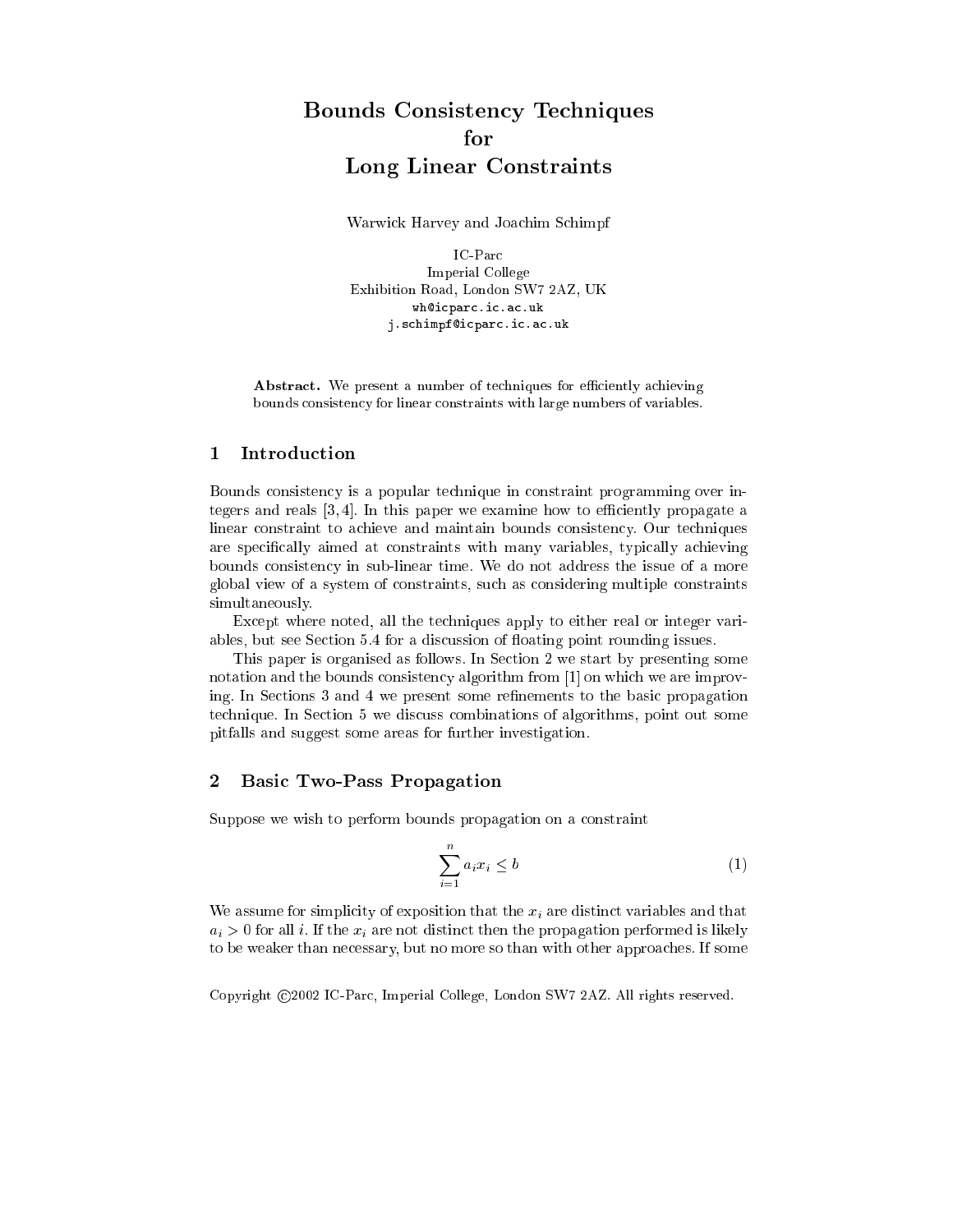of the  $a_i$  are negative then some signs, bounds, etc. will be swapped around but otherwise it is the same.

For the current known lower (resp. upper) bound of the variable  $x$  we write  $\underline{x}$  (resp.  $\overline{x}$ ). For convenience we define the *interval*  $I_i$  of variable  $x_i$  (with respect to a given constraint) as the contribution the variable makes to the "variability" of the range of the LHS of (1), i.e.

$$
I_i = a_i(\overline{x_i} - \underline{x_i})
$$

Following (loosely)  $[1]$ , let

$$
F = b - \sum_{i=1}^{n} a_i \underline{x_i} \tag{2}
$$

Then the bounds consistency condition for the constraint for any  $x_j$  is

$$
x_j \le \frac{F}{a_j} + \frac{x_j}{a_j} \tag{3}
$$

Note that if  $F < 0$  then the constraint is unsatisfiable (failure).

As noted in  $[1]$ ,  $(2)$  and  $(3)$  allow us to compute all the bounds imposed by the constraint in two passes over the constraint: one to compute  $F$ , and one to ompute the (upper) bounds.

In order to maintain bounds consistency, this computation needs to be repeated whenever one or more lower bounds have hanged. What we do in the following is to investigate ases where this omputation step an be performed in sub-linear time.

### 3**Refinements**

The refinements in this section are based on the observation that if

$$
\overline{x_j} \leq \frac{F}{a_j} + \underline{x_j}
$$

i.e.

$$
I_j \le F \tag{4}
$$

then  $x_j$  is already bounds-consistent with respect to the constraint (c.f. (3)). In parti
ular, if

$$
F \ge \max_{j} I_j \tag{5}
$$

then no bound updates will occur. Moreover, if it is not the case, then the variables affected are exactly those for which the condition (4) is violated.

There are several ways we might try to exploit this. One is to try to detect (cheaply) when no bound updates will occur. Another is to try to determine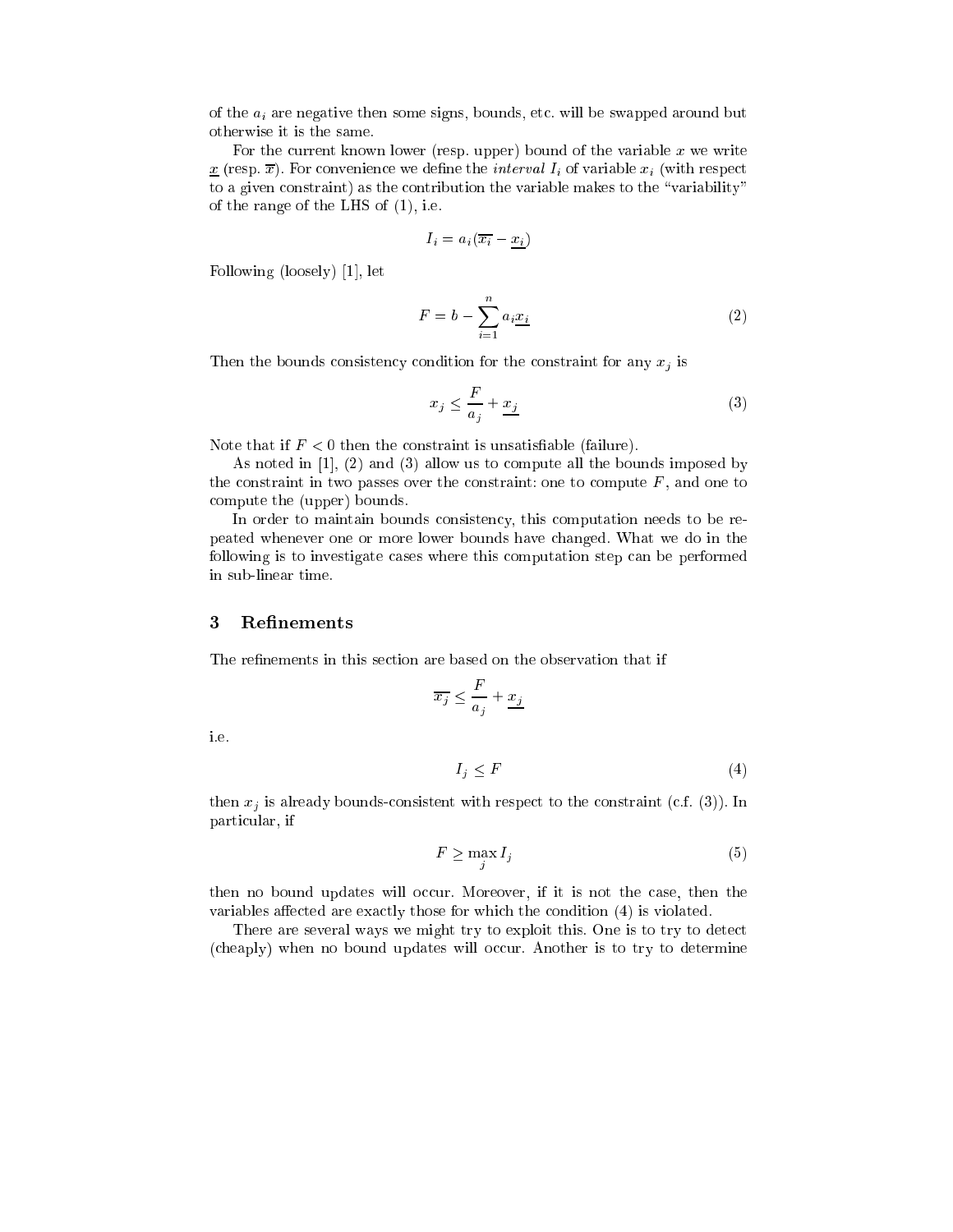(cheaply) which bounds need to be updated (which would yield the first case if there are none). Of ourse neither of these approa
hes need be implemented exactly: the right trade-off might be to use a (safe) approximation.

In order to achieve any significant benefit, any scheme ought to be able to a
hieve bounds onsisten
y with respe
t to the onstraint in sub-linear time in at least some ases; otherwise it will be at best a onstant fa
tor faster than basi two-pass propagation. In particular this means we cannot afford to recompute  $F$  every time we wish to propagate the constraint.

### 3.1Maintaining <sup>F</sup>

<sup>F</sup> is a
tually quite easy to update in
rementally: whenever the lower bound of a relevant variable (say  $x_i$ ) is modified, simply adjust F accordingly:

$$
F := F - a_j \left( new(x_j) - old(x_j) \right)
$$

Note that the ost of maintaining this in
rementally is linear in the number of lower bound hanges sin
e the last time the onstraint was propagated. It is possible that this ould be more than the number of the variables in the onstraint (making the ost super-linear). However, most solver implementations already in
ur a ost for notifying ea
h relevant onstraint on every bound update anyway (meaning that maintaining  $F$  incurs at most a constant factor penalty).

### 3.2Perfe
t Propagation

Consider the set of variables  $x_j$  such that  $F < I_j$ . As noted earlier, these are exactly the variables which need to be updated to achieve bounds consistency. One way of qui
kly identifying these variables is to maintain a heap (priority queue) for every constraint, with one heap entry for each variable  $x_i$ , using the corresponding interval sizes  $I_j$  for ordering (largest  $I_j$  on top). This heap gives constant time access to the  $x_j$  with the largest  $I_j$ , and the variables needing a bound update are those at the top of the heap. Indeed, if there are  $p$  variables which need bound updates, these can be identified in  $o(p)$  time.

The heap is an auxiliary data structure associated with the constraint, and maintained over the lifetime of the onstraint, i.e. until the onstraint is found to be entailed or disentailed. The heap can be set up in linear time (see  $[2]$ ) during constraint set-up, but obviously needs to be maintained as the  $I_i$ s shrink during the computation. Whenever this occurs (i.e. on every bound change), the variable's entry may need to be pushed down the heap, which is  $O(\log n)$ . These update operations need to be undone on ba
ktra
king, whi
h an be done with the same (or perhaps better) omplexity as the operations themselves.

Note that if the variables are real (non-integer) variables or the coefficients are unit, then the heap does not even need re-balan
ing after propagation sin
e all the adjusted  $I_i$ s are identical. If the variables are integer and have non-unit coefficients, then any bound update which involved rounding may result in a heap adjustment being ne
essary.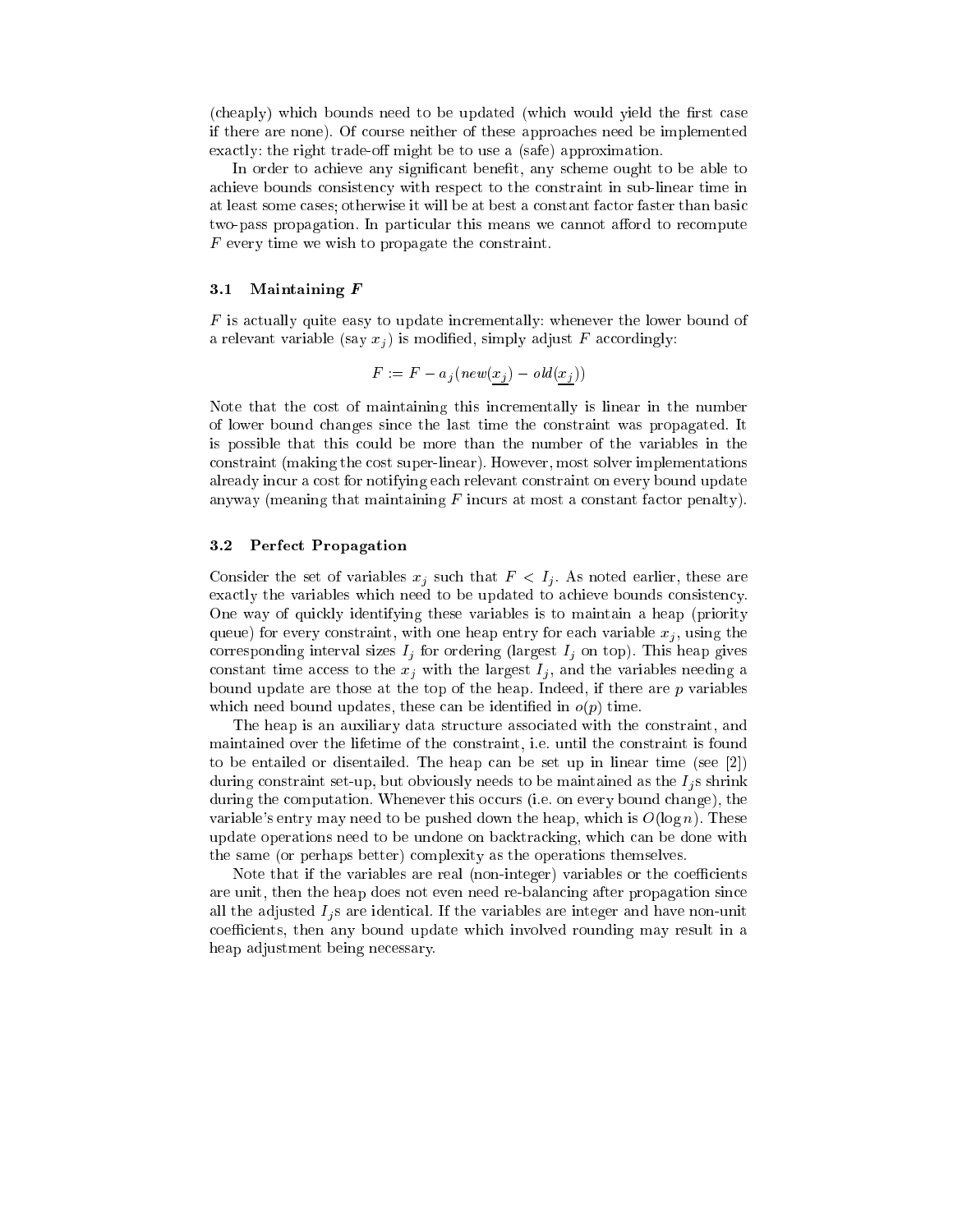#### 3.3Redu
ed Frequen
y Propagation

The cost of maintaining the heap as discussed above may be prohibitively expensive. Fortunately, there are heaper ways to exploit the ondition (5). For example, we can just cache the value of  $\max_j I_j$  from the last time the constraint was propagated and use this as an approximation of the actual current value of  $\max_j I_j$ . As long as F is no smaller than the cached value, no propagation is ne
essary. When it is smaller, then it may still be that no propagation is necessary, but we will not know without either recomputing  $\max_i I_i$  or doing the propagation. This technique allows us to skip the propagation in some cases (regardless of whether this propagation was to be performed using the basi two-pass method or one of the other te
hniques des
ribed below).

We expect this to be of most benefit when the constraint is slack; that is, when F is significantly larger than  $\max_i I_i$ . In such situations, lower bounds (and thus  $F$ ) may be updated many times before  $F$  becomes less than the cached value of  $\max_i I_i$ . Before that point, propagation is guaranteed not lead to any bound updates and an therefore be skipped safely.

### 3.4Short-Circuit Propagation (I)

Another technique, which would be most effective when the variables are boolean and the coefficients vary, is to sort the constraint by decreasing  $I_i$  when it is first set up, re
ording this initial interval for ea
h term. Then, when the onstraint is being propagated, on
e a term is rea
hed whi
h has re
orded interval no larger than  $F$ , there is no need to consider any remaining terms (because they are all guaranteed to satisfy (4)) and the propagation pro
ess may stop. This is particularly effective for booleans since a propagation pass fixes the values of the variables for some prefix of the terms in the constraints, and these terms do not need to be considered again: next time a propagation is required, it can continue from where it left off. Note that this means such a constraint can be propagated in  $O(n)$  time amortised over a forward execution of the constraint — albeit after an initial setup time of  $O(n \log n)$ .

### 4Entailment-based refinements

We now consider the issue of entailment. Let

$$
E = \sum_{i=1}^{n} a_i \overline{x_i} - b
$$

If we know  $E$  as well as  $F$  then there are further interesting things we can try. Observe that if  $E \leq 0$  then the constraint is entailed and we need never consider it again (and need not maintain any information asso
iated with it).

### **Basic Entailment Check**  $4.1$

When using basic two-pass propagation, during the first pass to compute  $F$ , one can also compute  $E$ , thus enabling entailment to be detected.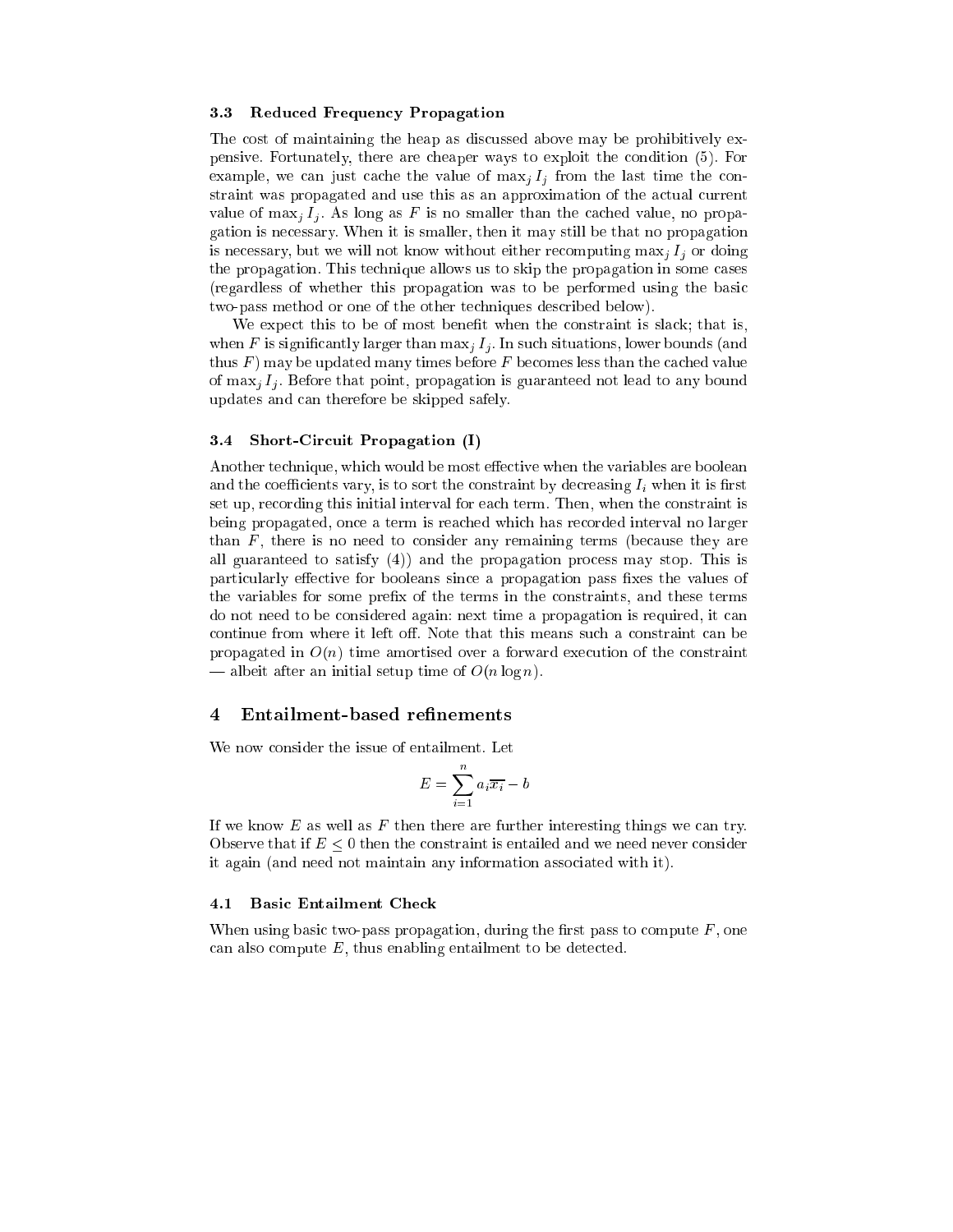### 4.2 Incremental Entailment Detection

When using one of the sub-linear propagation techniques from Section 3, we do not want to s
an the whole onstraint to he
k entailment as this would destroy the sub-linearity. To overcome this, we can maintain  $E$  in much the same way as we can  $F$ , by monitoring the relevant bounds and adjusting  $E$  accordingly when they change, keeping everything sub-linear.

### 4.3Short-Circuit Propagation (II)

$$
E + F = \sum_{i} I_i \tag{6}
$$

Now suppose that we have "propagated" some set of variables  $T$  (updating  $E$ appropriately), and that

$$
\sum_{i \in T} I_i \ge E \tag{7}
$$

$$
\sum_{i \notin T} I_i \leq F
$$

In particular,

$$
I_i \leq F, \quad i \notin T
$$

That is, we can skip propagating the rest of the constraint because none of the intervals are large enough to warrant adjusting.

Another way of looking at it is that setting all the variables in <sup>T</sup> to their lower bounds would result in the onstraint being entailed, and so for the remaining variables all remaining elements of their domains are feasible (and hence cannot be pruned).

Note that most benefit can be derived from the condition (7) if we consider the variables with largest  $I_i$  first. As a heuristic we can sort the constraint by decreasing  $I_i$  when the constraint is set up (as in Section 3.4), and when propagating, onsider them in this order. The rationale is that the smaller intervals at the end of the list annot get any larger, so while the large ones at the front may get smaller, any large ones must still be towards the front of the list.

If one is also using redu
ed frequen
y propagation (Se
tion 3.3) and thus caching  $\max_i I_i$ , then it may be useful to start the propagation with the corresponding variable  $x_i$ . In highly asymmetric constraints it may be that this interval alone is as large as  $E$ , meaning propagation can be stopped without looking at any other variables.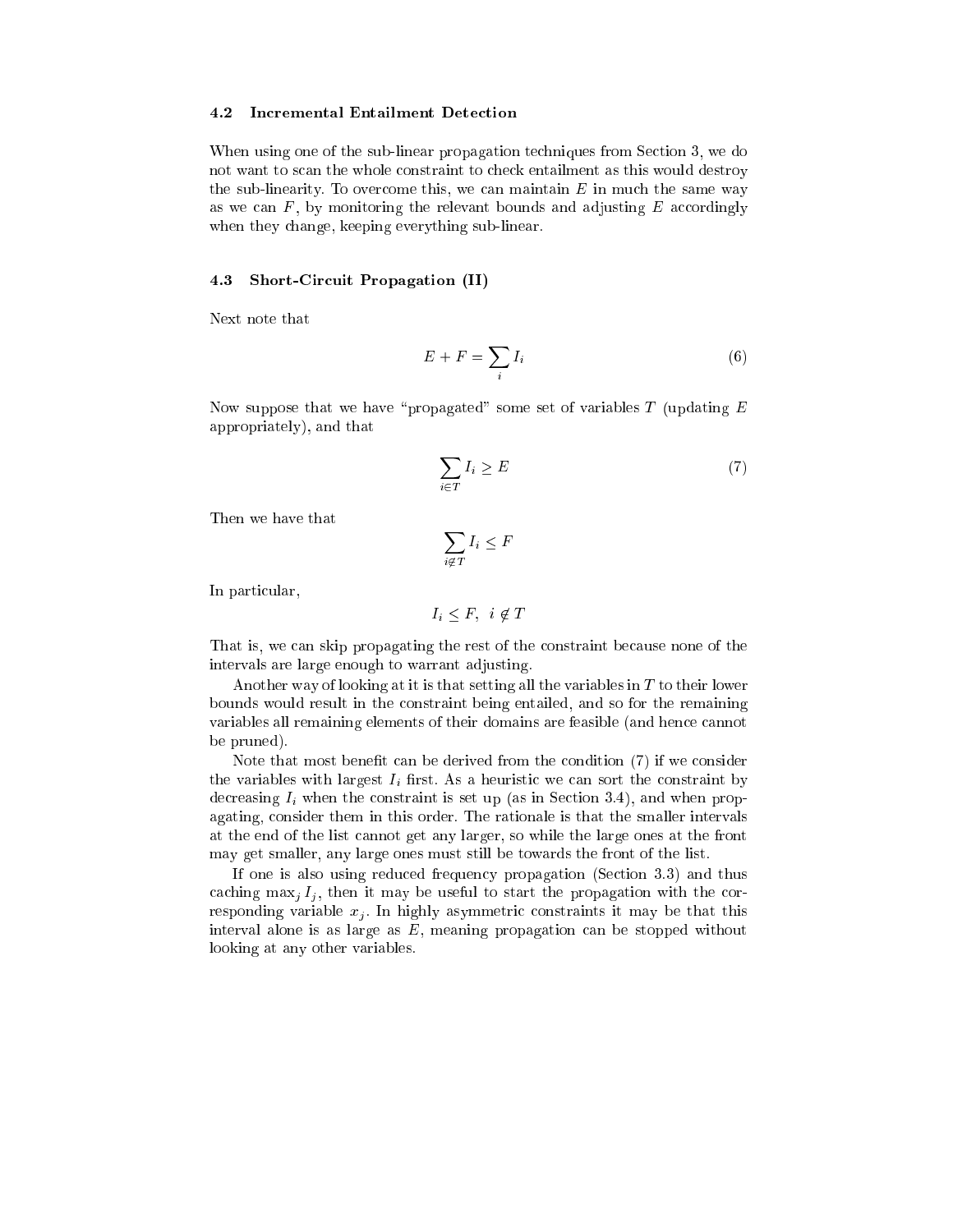|     |         | pre-sort | $I_i$ s |                                                       |
|-----|---------|----------|---------|-------------------------------------------------------|
| F   | Е       | $I_i$ s  | heap    | Applicable techniques                                 |
| no  | no      | no.      | no      | Basic two-pass propagation                            |
|     |         |          |         | Basic entailment checks                               |
| yes | no      | no       | no      | Reduced freq. propagation                             |
|     |         |          |         | Short-circuit entailment checks                       |
|     | yes yes | no       | no      | Reduced freq. short-circuit (II) propagation          |
|     |         |          |         | Incremental entailment detection                      |
| yes | no      | yes      | no.     | Reduced freq. short-circuit (I) propagation           |
|     |         |          |         | Short-circuit entailment checks                       |
|     | yes yes | yes      | no      | Reduced freq. short-circuit (I) $\&$ (II) propagation |
|     |         |          |         | Incremental entailment detection                      |
|     | yes yes | no       | yes     | Perfect propagation                                   |
|     |         |          |         | Incremental entailment detection                      |

Table 1. Interesting ombinations of te
hniques and their requirements

### 4.4Short-Cir
uit Entailment

Note that we can also use  $(6)$  to derive a condition which allows us to shortcircuit entailment checks (assuming we are not maintaining  $E$  incrementally). If we have processed a set of variables  $T$  (during a propagation pass or explicit entailment he
k) and we have

$$
\sum_{i \in T} I_i > F
$$

Then we have that

$$
E > \sum_{i \notin T} I_i \ge 0
$$

and hen
e the onstraint annot be entailed.

### 5**Discussion**

Table 1 summarises the interesting ombinations of the te
hniques presented in the earlier se
tions. We do not onsider the other ombinations interesting for the following reasons:

- { All the propagation approa
hes dis
ussed in this paper require <sup>F</sup> so that we know whether or not a bound we are looking at requires updating (and if so by how much). If we do not maintain it we must recompute it, which is  $o(n)$ ; thus the basic two-pass method (also  $o(n)$ ) is optimal if F is not maintained.
- e we are using a heap to manage the Ig s, then since the Heap to manage the Indian since  $\alpha$ the heap needs adjusting on every bound update anyway, we might as well maintain  $E$  while we are at it: it is a constant extra cost per upper bound change, and it allows us to stop maintaining  $F$  and the heap once entailment occurs.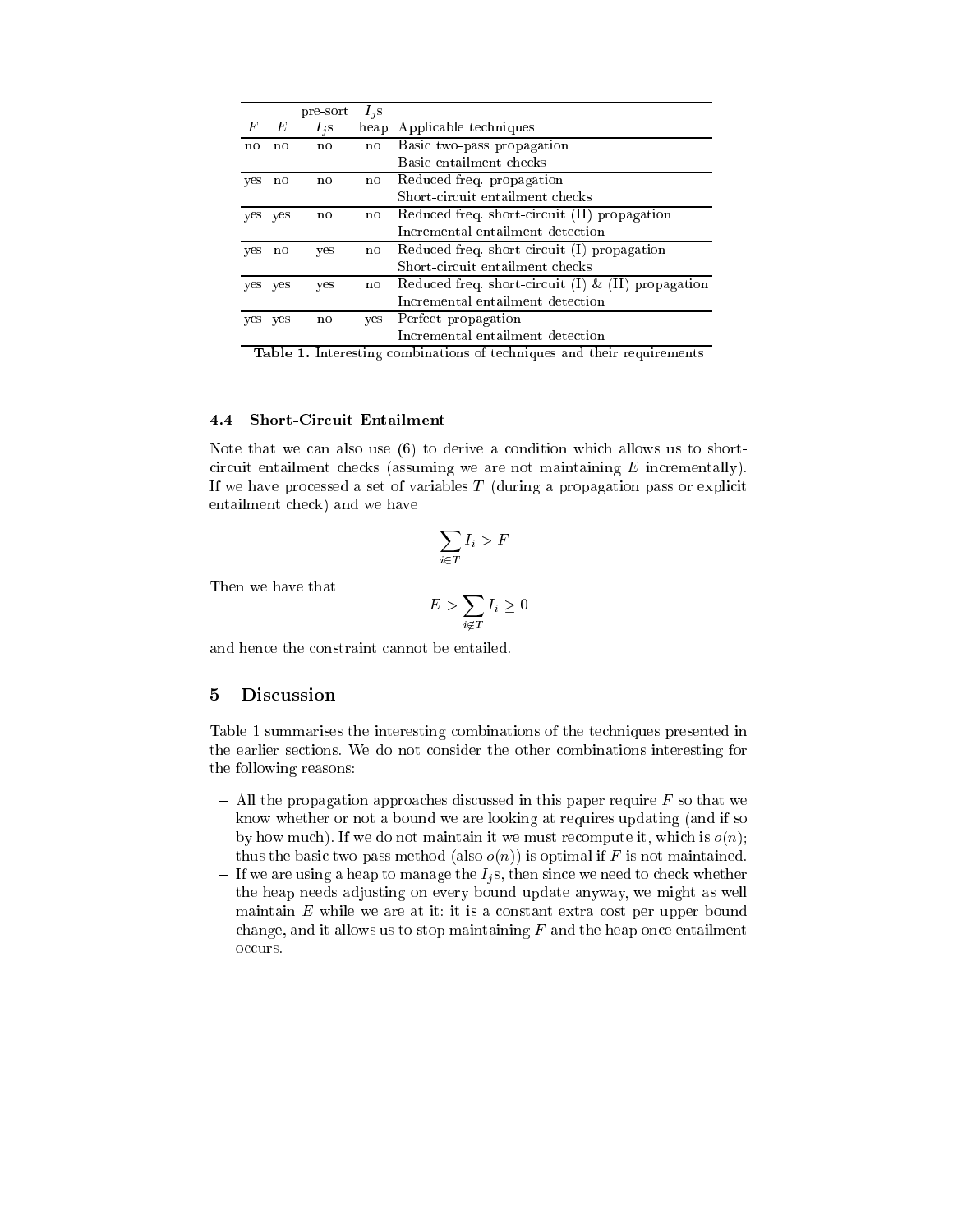onstraint based on initial Islamic compact on initial Initial Islamic useful if we are going to maintain a heap.

### 5.1Equations

Equations ould of ourse be implemented using a pair of mat
hed inequalities. However, it is obvious that this ould be improved upon. To begin with, an equation is never entailed until all the variables have be
ome ground. Thus there is no point he
king for entailment (on
e everything is ground, there is no work to save).

Also, much computation can be shared between the two halves of the constraint. For instance, if a heap is being used to manage the  $I_i$ s, then this heap is common. Also, one half's  $E$  is the other half's  $F$ , so that options such as shortcircuit propagation  $(II)$  which depend on  $E$  can be employed without incurring any additional maintenan
e ost.

There is room for further exploitation here, but this is beyond the scope of this paper.

### 5.2Heuristi Method Sele
tion

It may be possible to select one of the above methods as being suitable for a  $\sum_{i=1}^{n} x_i \leq k$  where each  $x_i$  has domain  $\{0,1\}$ . If k is small then the constraint is parti
ular onstraint at the time the onstraint is set up. For example, onsider tight, and it may not be worth checking entailment:  $n - k$  upper bounds have to be reduced to 0 before entailment occurs, saving at most k checks of  $(5)$  on lower bound changes. On the other hand, if k is close to n then it probably is worth checking entailment: it introduces only  $O(n-k)$  extra work but could save up to  $k$  checks of  $(5)$ .

### 5.3Spe
ialisations

In a number of cases, further benefit could be obtained by specialising the above techniques. In particular, pseudo-boolean constraints seem good candidates for this, as do constraints with only unit coefficients.

Some such specialisations are obvious: for instance, if all coefficients are unit and all variables are boolean (meaning all intervals are of size 1) then there is no point having a heap, and the same effect can be achieved with a lower omplexity data stru
ture (a list). Another ase, for booleans with arbitrary coefficients, relates to the method presented in Section 3.4: there is no need to re
ord the initial interval for ea
h variable, sin
e this is the same as the variable's coefficient.

### 5.4Floating point onsiderations

In principle, all of the above techniques (except where noted) work for both integer and real coefficients and variables. However, if floating point numbers